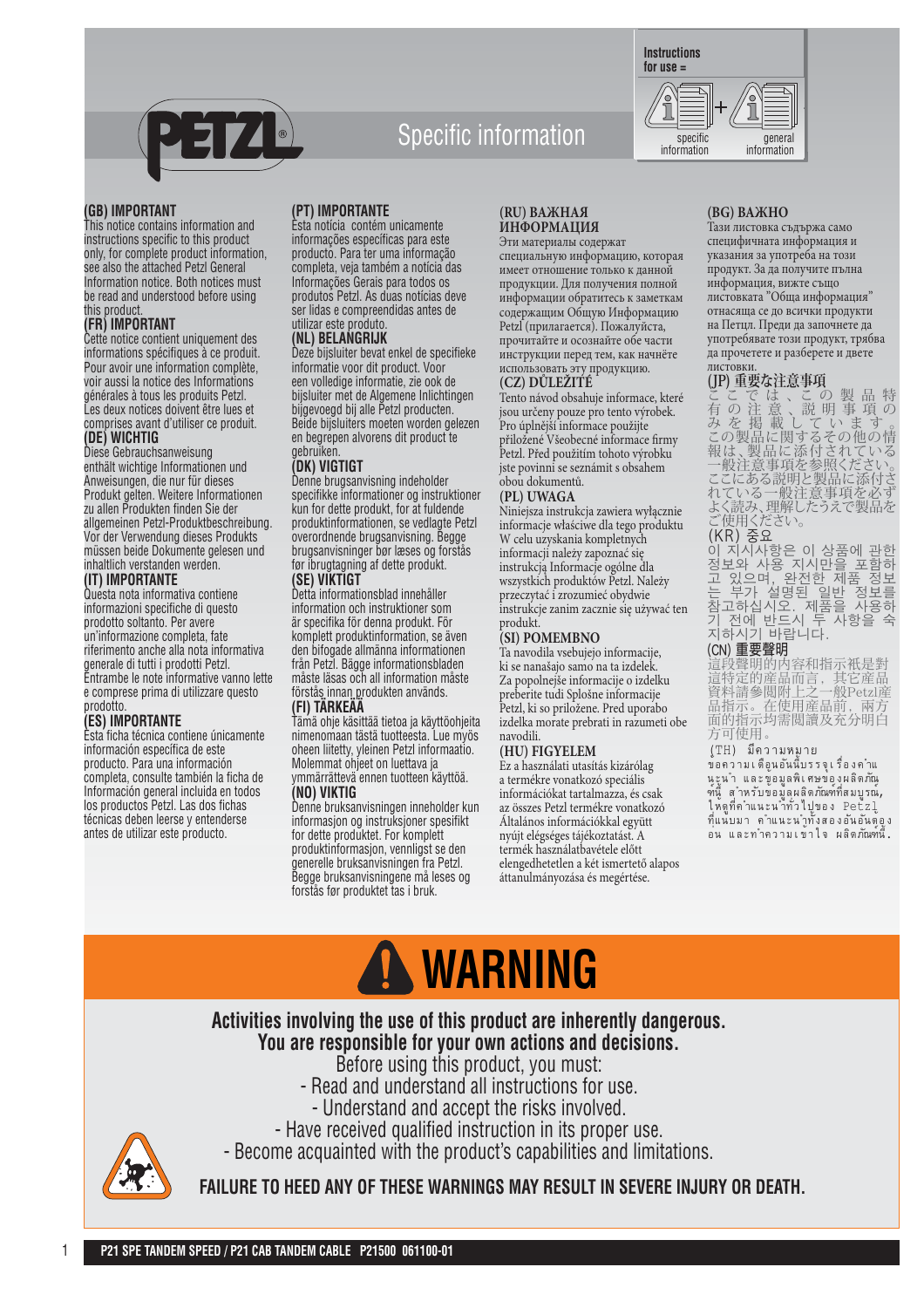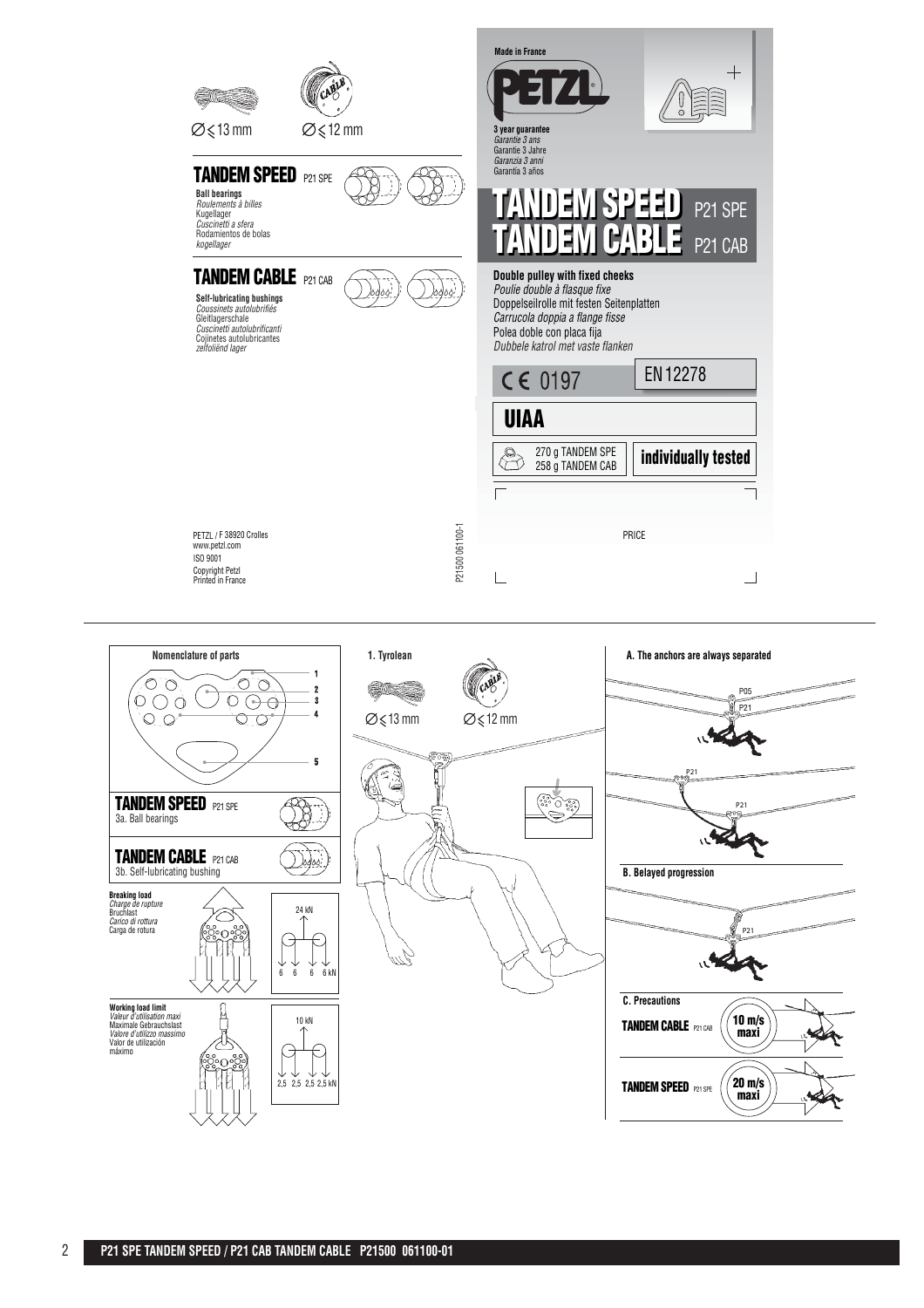

#### **3. Installing a tyrolean traverse A. Direct hauling system**



**B. Indirect hauling system**



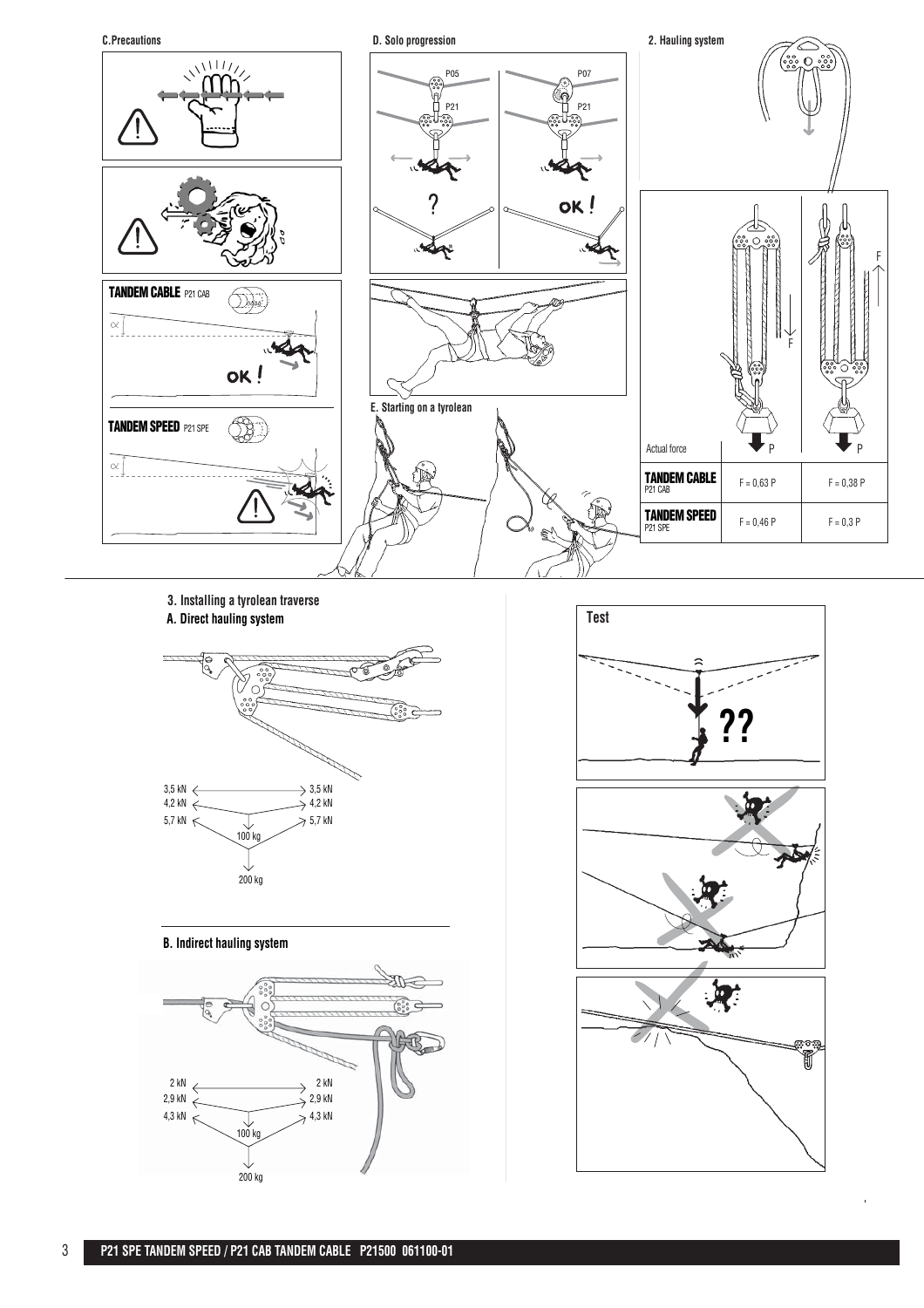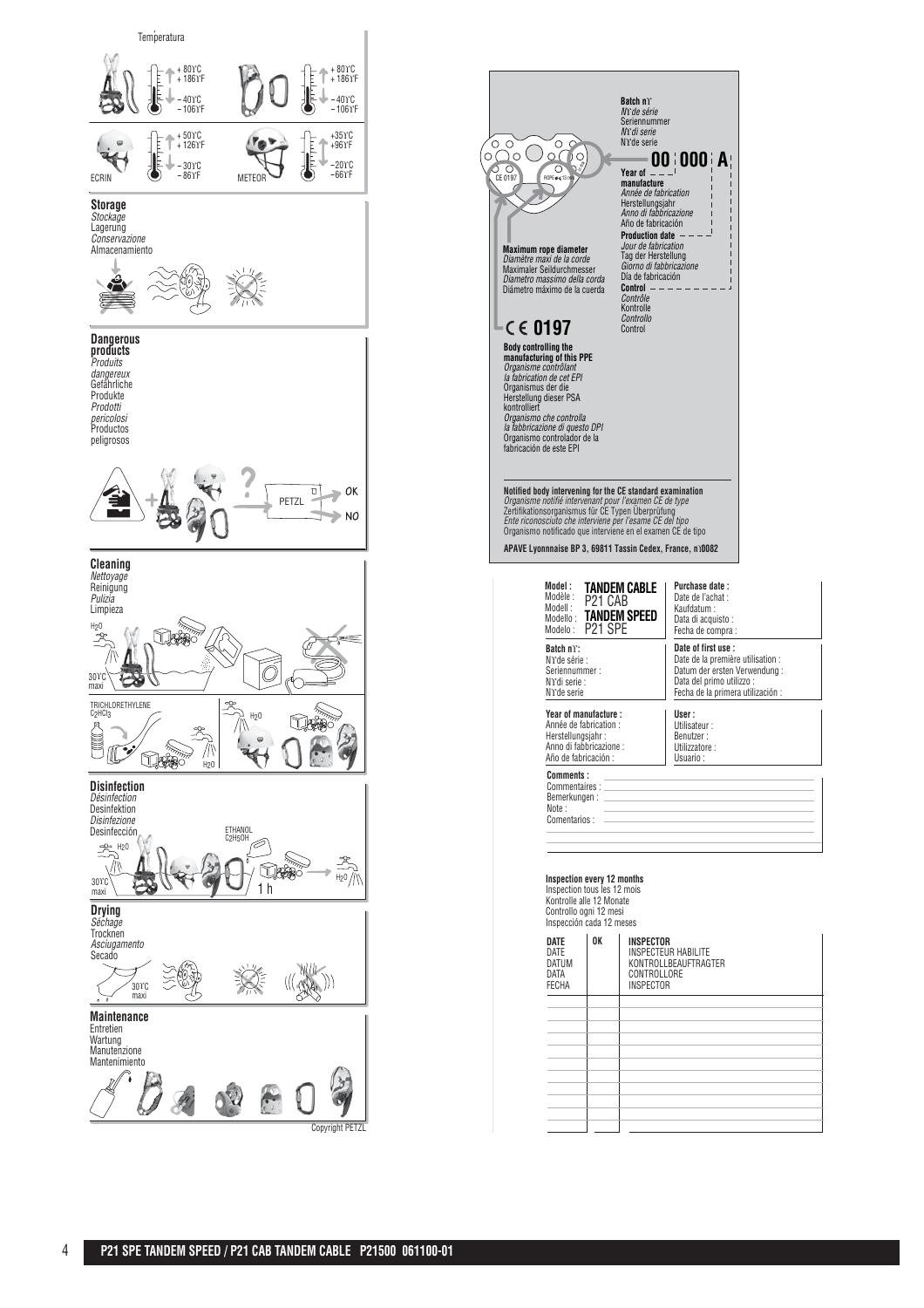## **(GB) ENGLISH**

#### **Double pulley with fixed side-pieces**

#### **Nomenclature of parts**

(1) Fixed side-piece, (2) auxiliary attachment point, (3) axle (3a) ball bearings, (3b) selflubricating bushings, (4) sheaves, (5) attachment point.

#### **Inspection, points to verify**

Before use, check that the sheaves turn freely. Verify the condition of the fixed side pieces. sheave grooves, and axles.

The self-lubricating bushings of the TANDEM CABLE must be oiled regularly with a silicone lubricant.

If there is any doubt about the condition of the device, return it to PETZL for inspection.

#### **Instructions for use**

Fixed-side double pulley with stainless steel sheaves for use on a cable or rope tyrolean. Caution: the installation and use of a cable tyrolean requires the abilities of an expert. A cable tyrolean creates much greater stress on anchor points than a rope tyrolean.

#### **Diagram 1. Tyrolean traverse**

A. The anchors must always be separated, with one anchor for the safety tyrolean, and one for the working tyrolean. For long traverses, the two lines should be well separated.

B. Belayed progression

C. Precautions to take

Caution: the ball bearings of the TANDEM SPEED provide greater speed than the TANDEM CABLE. A tyrolean intended for use with the TANDEM CABLE may not be appropriate for the

TANDEM SPEED. D. Solo progression:

Using the TANDEM with the MINI TRAXION P07 creates a system with a progress-capture feature. E. Beginning the tyrolean traverse

#### **Diagram 2. Hauling system**

#### **Diagram 3. Installation of a rope tyrolean**

Use a semi-static rope (EN 1891) of diameter greater than 10 mm. Caution: the force on the anchor points varies

according to the initial tension.

A. Direct hauling

B. Indirect hauling

## **(FR) FRANCAIS**

#### **Nomenclature des pièces**

(1) fl asque fi xe, (2) point d'attache auxiliaire, (3) axe, (3a) roulements à billes, (3b) coussinets autolubrifiés, (4) réas, (5) point d'attache.

#### **Contrôle, points à vérifier**

Vérifier avant toute utilisation que les réas tournent librement. Vérifier l'état des flasques fixes, des gorges des réas, des axes Les coussinets autolubrifiés de la TANDEM CABLE doivent être huilés régulièrement avec de la graisse silicone. En cas de doute, retourner l'appareil à PETZL

pour contrôle.

#### **Prescriptions d'utilisation**

Poulie double à flasque fixe avec réas en acier inox pour utilisation sur tyrolienne câble ou corde.

Attention l'installation et l'utilisation d'une tyrolienne câble nécessitent la compétence d'un spécialiste. Les tyroliennes câble entraînent des efforts sur les amarrages beaucoup plus importants que les tyroliennes cordes.

#### **Schéma 1. Tyrolienne**

A. Les amarrages sont toujours séparés, un amarrage pour la tyrolienne de sécurité, un amarrage pour la tyrolienne de travail. Pour les grandes distances, bien séparer les tyroliennes. B. Progression assurée.

C. Précautions:

Attention, le roulement à billes de la TANDEM SPEED permet d'obtenir une vitesse plus élevée que la TANDEM CABLE. Une tyrolienne calculée pour la TANDEM CABLE peut ne pas convenir pour la TANDEM SPEED.

D. Progression autonome

Associer la TANDEM avec la MINI-TRAXION (P07) permet d'obtenir un système avec antiretour.

E. Départ sur tyrolienne

**Schéma 2. Mouflage** 

#### **Schéma 3. Installation d'une tyrolienne corde**

Utiliser une corde semi-statique (EN1891) de diamètre supérieur à 10 mm.

Attention, la sollicitation des amarrages varie selon la tension initiale.

A. Mouflage direct B. Mouflage indirect

## **(DE) DEUTSCH**

#### **Bezeichnung der Teile**

(1) festes Seitenteil, (2) zusätzliche Befestigungsöse, (3) Achse, (3a) Kugellager, (3b) Gleitlagerschale, (4) Umlenkrollen, (5) **Befestigungsöse** 

#### **Zu kontrollierende Punkte**

Kontrollieren Sie vor jeder Benutzung, ob sich die Umlenkrollen frei drehen können. Kontrollieren Sie den Zustand der festen Seitenteile, der Laufflächen an den Umlenkrollen und der Achsen. Die Gleitlager der Rolle TANDEM CABLE müssen regelmäßig mit Siliconöl geschmiert werden. Im Zweifelsfall senden Sie das Gerät zu PETZL zur Kontrolle.

#### **Achtung vor Verwendung**

Doppelseilrolle mit festen Seitenplatten mit Rollen aus nichtrostendem Stahl: Zur Verwendung auf Hilfsseilbahnen mit Textilseil oder Stahlseil. Achtung: Der Aufbau und der Betrieb einer Hilfsseilbahn mit Stahlseil erfordert Spezielles Fachwissen. Hilfsseilbahnen mit Stahlseil beanspruchen die Anschlagpunkte wesentlich höher als eine Seilbahn mit halbstatischem Textilseil.

#### **Abbildung 1 Hilfsseilbahn (Tyroline)**

A. die Anschlagpunkte sind stets getrennt: ein Anschlagpunkt für das Sicherheitsseil, ein Anschlagpunkt für das Arbeitsse<u>il</u> (Tragseil). Bei großen Spannweiten: halten Sie Tragseil und Sicherungsseil weit genug voneinander entfernt. B. gesicherte Fortbewegung

C. Vorsichtsmaßnahmen:

Achtung: Mit dem Kugellager der TANDEM SPEED werden höhere Fahrtgeschwindigkeiten erreicht, als mit den Gleitlagern der TANDEM CABLE. Eine Hilfsseilbahn (Tyroline, Flying Fox), die für die TANDEM CABLE ausgerechnet ist, ist möglicherweise für die TANDEM SPEED nicht mehr geeignet.

D. Selbständige Fortbewegung: Verbinden Sie die TANDEM mit der MINI-TRAXION (P07), für ein System mit Rücklaufsperre.

E. Start an der Hilfsseilbahn

#### **Abbildung 2. Flaschenzug**

#### **Abbildung 3. Installation einer Hilfsseilbahn mit Textilseil**

Benutzen Sie ein halbstatisches Seil (EN1891) mit Durchmesser größer 10 mm. Achtung: die Belastung der Anschlagpunkte verändert sich je nach Vorspannung. A. Direkter Flaschenzug B. Indirekter Flaschenzug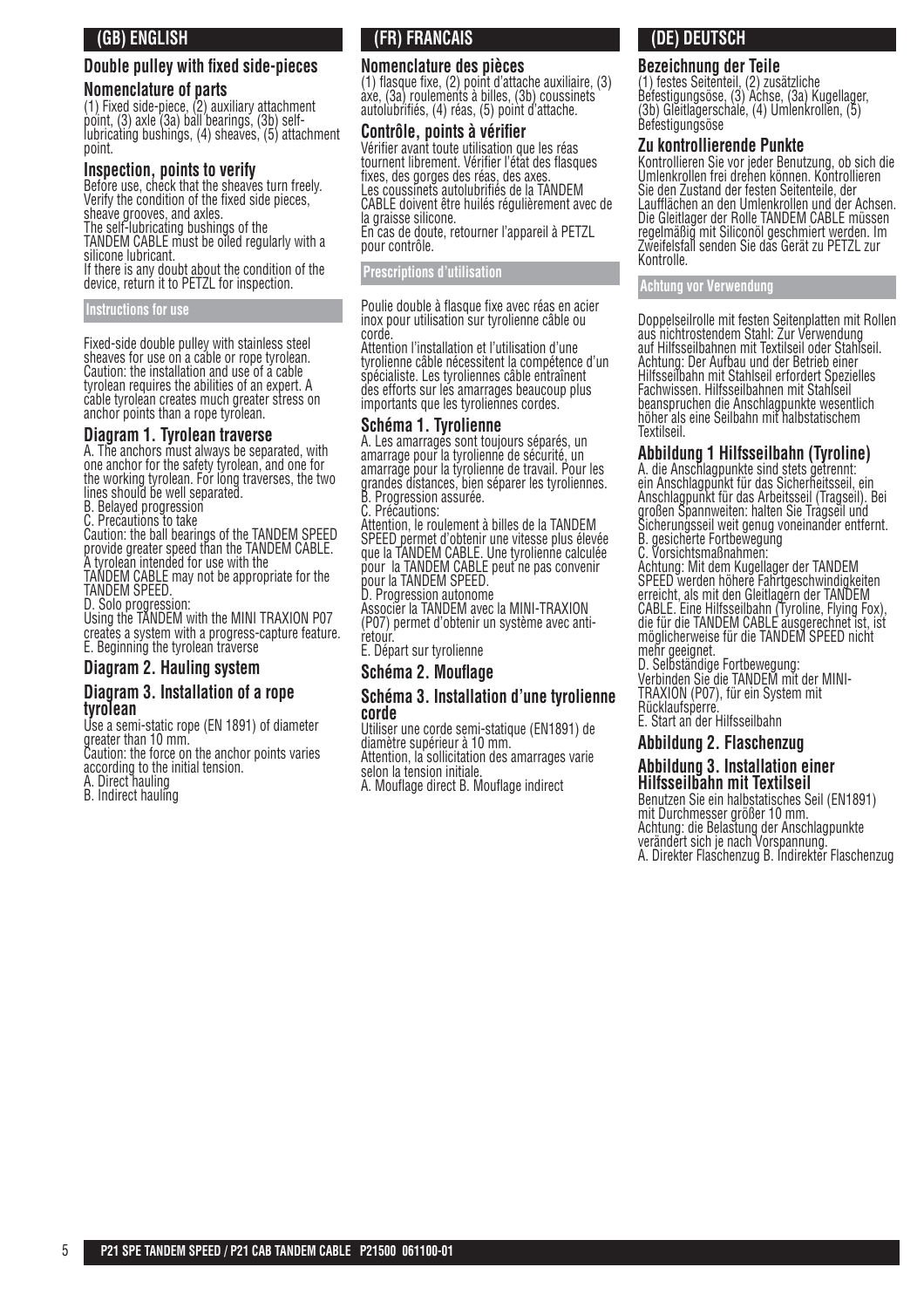## **(IT) ITALIANO**

## **Nomenclatura dei pezzi**

(1) fl angia fi ssa, (2) punto di attacco ausiliario, (3) asse, (3a) cuscinetti a sfera, (3b) cuscinetti autolubrificanti, (4) pulegge, (5) punto di attacco.

#### **Controllo, punti da verificare**

Verifi care prima di ogni utilizzo che le pulegge ruotino liberamente. Verificare lo stato delle flange fisse, delle gole delle pulegge, degli assi. I cuscinetti autolubrificanti della TANDEM CABLE devono essere lubrificati regolarmente con grasso al silicone .

In caso di dubbio rispedire l'apparecchio al distributore PETZL per il controllo.

#### **Istruzioni d'uso**

Carrucola doppia a flange fisse con pulegge di acciaio inox per l'utilizzo in teleferica su cavi di acciaio o su corda.

Attenzione: per l'installazione e l'utilizzo di una teleferica su cavo occorre la competenza di uno specialista. Le teleferiche su cavo comportano sollecitazioni sugli ancoraggi molto più forti delle teleferiche su corda.

## **Schema 1. Teleferica**

A. Gli ancoraggi sono sempre separati, un ancoraggio per la teleferica di sicurezza, un ancoraggio per la teleferica di lavoro. Per le grandi distanze separare bene le teleferiche. B. Progressione assicurata.

C. Precauzioni:

Attenzione, il cuscinetto a sfere della TANDEM SPEED permette di ottenere una velocità più alta della TANDEM CABLE. Una teleferica installata per la TANDEM CABLE può non essere adatta alla TANDEM SPEED.

D. Progressione autonoma

L'abbinamento della TANDEM alla MINI-TRAXION (P07) consente di ottenere un sistema con bloccante.

E. Partenza su teleferica

## **Schema 2. Recupero**

#### **Schema 3. Installazione di una teleferica su corda**

Utilizzare una corda semistatica (EN1891) di diametro superiore a 10 mm. Attenzione, la sollecitazione degli ancoraggi varia a seconda della tensione iniziale.

- A. Sistema di recupero diretto
- B. Sistema di recupero indiretto

## **(ES) ESPAÑOL**

#### **Denominación de las piezas**

(1)placa lateral fija, (2) punto de anclaje auxiliar, (3) eje, (3a) rodamientos de bolas, (3b) cojinetes autolubricantes, (4) roldanas, (5) punto de anclaje.

#### **Control, puntos a verificar**

Antes de cualquier utilización verifique que las roldanas giran libremente. Compruebe el estado de las placas laterales fijas, de las gargantas de las roldanas y de los ejes. Los cojinetes autolubricantes de la TANDEM CABLE deben ser lubricados regularmente con grasa siliconada. En caso de duda, remita el aparato a PETZL para su control.

#### **Normas de utilización**

Polea doble de placas laterales fijas con roldanas de acero inoxidable para utilizar sobre tirolina de cable o de cuerda.

Atención, la instalación y utilización de una tirolina de cable necesita la supervisión de un especialista. Las tirolinas de cable generan esfuerzos más importantes sobre los anclajes que las tirolinas de cuerda.

#### **Esquema 1. Tirolina**

A. Los anclajes deben estar siempre separados: un anclaje para la tirolina de seguridad, y otro para la tirolina de trabajo. Para grandes distancias, separe bien las tirolinas.

B. Progresión asegurada.

C. Precauciones:Atención, el rodamiento de bolas de la TANDEM SPEED permite obtener una velocidad más elevada que la que se obtiene con <u>la TANDEM CAB</u>LE. Una tirolina calculada para la TANDEM CABLE puede no ser conveniente para la TANDEM SPEED.

D. Progresión autónoma. Unir la TANDEM con la MINI-TRAXION (P07) permite obtener un sistema con antirretorno.

E. Comienzo en una tirolina.

#### **Esquema 2. Polipastos**

#### **Esquema 3. Instalación de una tirolina de cuerda**

Use una cuerda semiestática (EN1891) de diámetro superior a 10 mm. Atención, la solicitación de los anclajes varía según la tensión inicial.

A. Polipasto directo.

B. Polipasto indirecto

## **(NL) NEDERLANDS**

## **(NL) Dubbele katrol met vaste flanken**

#### **Terminologie van de onderdelen**

(1) Vast zijstuk, (2) hulp-teruglooppunt, (3) as, (3a) kogellager, (3b) zelfoliënd lager,

#### (4) blokschijven, (5) bevestigingspunt. **Check: te controleren punten**

Vóór elk gebruik, nakijken of de blokschijven soepel draaien. Check de goede staat van de vaste flanken, de opening van de blokschijven en de assen.

De zelfoliënde lagers van de TANDEM SPEED moeten regelmatig ingesmeerd worden met silicoonsmeer.

Bij twijfel, het toestel terugsturen naar uw PETZLverdeler, ter controle.

#### **Gebruiksvoorschriften**

Dubbele katrol met vaste flanken, met blokschijven in inox staal, enkel geschikt voor het horizontaal voortbewegen langs touwen of kabels.

Opgelet, het installeren en het gebruiken van een horizontaal gespannen kabel vereist de deskundigheid van een specialist. Horizontaal gespannen kabels oefenen een veel belangrijker belasting op de verankeringen uit dan horizontaal gespannen touwen.

#### **Schema 1. Horizontale verplaatsing**

A. De verankeringspunten zijn steeds gescheiden, één verankering voor de beveiliging, één verankering voor het werktouw. Voor grote afstanden is het best beide horizontaal gespannen lijnen goed uit elkaar te houden.

B. Beveiligde voortbeweging.

C. Voorzorgen.

Opgelet, het kogellager van de TANDEM SPEED bereikt een hogere snelheid dan de TANDEM CABLE. Een horizontaal gespannen kabel berekend voor de TANDEM CABLE is niet geschikt voor de TANDEM SPEED. D. Autonome voortbeweging.

Als men de TANDEM combineert met de MINI TRAXION P07, bekomt men aldus een terugloop-systeem.

E. Aanvang van de horizontale voortbeweging.

#### **Schema 2. Takelen**

#### **Schema 3. Installatie van een horizontaal gespannen touw**

Gebruik een semi-statisch touw (EN 1891) met een diameter hoger dan 10 mm. Opgelet, de belasting op de verankeringspunten is afhankelijk van de initiële spanning. A. Directe takel

B. Indirecte takel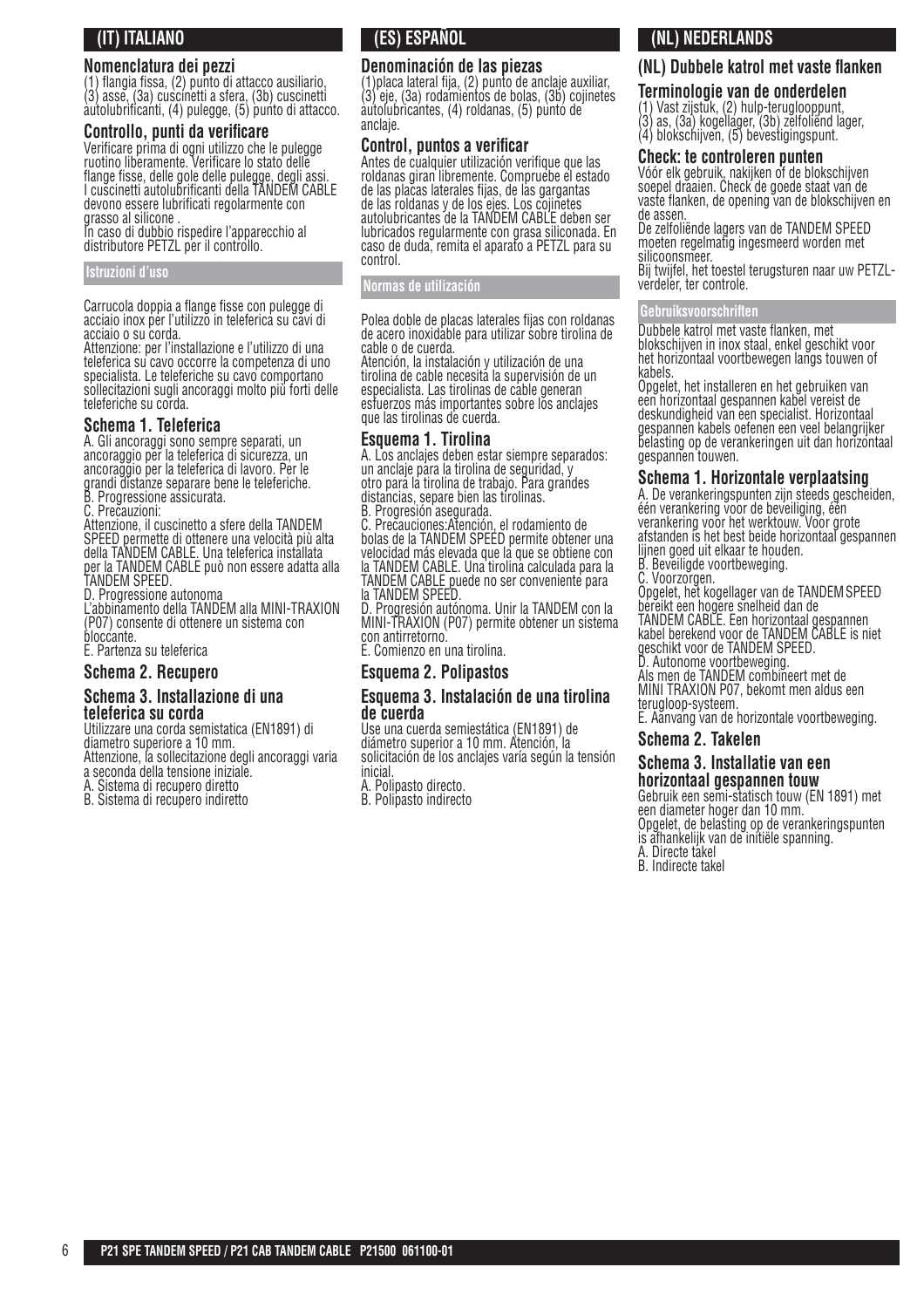## **(SE) SVENSKA**

#### **(SE) Dubbelt block med fasta sidodelar Delar**

(1) Fast sidodel, (2) extra infästningspunkt, (3) axel (3a) kullager (3b) självsmörjande bussning, (4) hjul, (5) infästningspunkt.

#### **Punkter att kontrollera**

Kontrollera att hjulen snurrar fritt före användning. Kontrollera att de fasta sidodelarna, hjulspåren och axlarna är i gott skick. De självsmörjande kullagren i TANDEM CABLE måste smörjas regelbundet med silikonbaserat smörimedel.

Om du tvekar över redskapet, returnera det till PETZL för inspektion.

#### **Bruksanvisning**

Fixerat dubbelt repblock med hjul av rostfritt stål, för användning på vajer- eller reptravers. Försiktighet: Installation och användning av en reptravers kräver expertkunskaper. En vajertravers ger mycket större belastning på förankringspunkterna än en reptravers.

#### **Diagram 1. Reptravers**

A. Ankarna måste alltid vara separerade, med ett ankare för säkerhetstraversen och den andra för den aktiva traversen. För långa traverser måste linorna vara väl åtskilda.

B. Säkrad klättring.

C. Försiktighetsåtgärder. OBS: Kullagren i TANDEM SPEED ger högre hastighet än TANDEM CABLE. En reptravers som är ämnad för användning med TANDEM CABLE är inte alltid lämpad för TANDEM SPEED.

D. Soloklättring: Om man använder TANDEM med MINI TRAXION P07 skapas ett system med backlås.

E. Starta reptravers.

#### **Diagram 2. Hissningssystem**

#### **Diagram 3. Installering av reptravers** Använd ett halvstatiskt rep (EN 1891) med en

diameter på över 10 mm. OBS: tyngden på ankarna varierar beroende på den initiala tyngden.

A. Direkt hissning.

B. Indirekt hissning.

## **(NO) NORSK**

## **(NO) Dobbel talje med fast sideplate**

#### **Liste over deler**

(1) Sideplate, (2) ekstra festepunkt, (3) bolt, (3a) kulelager, (3b) selvsmørende klinklager, (4) trinsehjul, (5) festepunkt.

#### **Kontrollpunkter**

Sjekk før hver bruk at trinsehjulene løper fritt. Sjekk tilstanden på sideplatene, trinsehjulene og boltene.

TANDEM CABLEs selvsmørende klinklager må oljes jevnlig med silikonbasert fett.

Lever utstyret til PETZL for kontroll dersom du er i tvil.

#### **Bruksanvisning**

Dobbel talje med sideplate med trinsehjul i rustfritt stål for bruk på taubaner av kabel eller tau.

Installsasjon og bruk av kabeltaubane foretas av en spesialist. Taubane med bruk av kabel legger mye kraftigere trykk på forankringene enn ved bruk av tau.

#### **Figur 1. Taubane**

A. Forankringene må alltid være uavhengige. En forankring for sikkerhetstauet og en for arbeidstauet. Ved lange avstander må tauene holdes godt fra hverandre.

B. Sikret progresjon

C. Forholdsregler

VIKTIG: Kulelagrene i TANDEM SPEED gjør at farten kan bli større enn ved TANDEM CABLE. En taubane som er beregnet for bruk med

TANDEM CABLE passer ikke nødvendigvis til TANDEM SPEED.

D. Singel progresjon

Dersom du bruker TANDEM sammen med MINI TRAXION P07 får du et komplett enveissystem.

E. Utfiring på taubanen

#### **Figur 2. Heising**

#### **Figur 3. Installasjon av tau for taubane** Bruk et semi-statisk tau (EN 1891) med diameter

større enn 10 mm.

VIKTIG: Ved bruk vil belastningen på

forankringene variere fra utgangspunktet.

A. Direkte oppstramming

B. Indirekte oppstramming

Bruk et semi-statisk tau (EN 1891) med diameter

større enn 10 mm.

VIKTIG: trykket på forankringene varierer ut fra

- det opprinnelige trykket.
- A. Direkte heising B. Indirekte heising

## **(RU) РУССКИЙ**

#### **(RU) Двойной блок с фиксированными щечками**

#### **Составные части**

- (1) Фиксированные щечки,
- (2) дополнительная точка крепления,
- (3) ось, (3a) шарикоподшипник, (3b) самосмазываемый вкладыш

подшипника, (4) ролики, (5) точка присоединения.

## **Проверка изделия перед**

## **эксплуатацией**

Перед каждым применением необходимо убедиться в том, что ролики вращаются свободно. А также проверить состояние щечек, канавок роликов и осей. Самосмазываемый вкладыш TANDEM CABLE нужно регулярно смазывать силиконовой смазкой. При возникновении сомнений в состоянии изделия для его проверки следует обратиться в компанию PETZL.

#### **Инструкция по применению**

Двойной блок с фиксированными щечками и роликами из нержавеющей стали для применения на тросах и верёвочных переправах. ВНИМАНИЕ: установка и применение тросовых переправ требует привлечения экспертов так как тросовая переправа создает большее усилие на точки закрепления, чем веревочная.

#### **Рисунок 1. Переправа**

A. Точки закрепления всегда должны быть разнесены: одна - для страховки, другая - для самой переправы. При длинных переправах эти две линии должны быть хорошо разнесены.

B. Передвижение со страховкой

C. Меры предосторожности

ВНИМАНИЕ: шарикоподшипники

TANDEM SPEED обеспечивают большую скорость, чем TANDEM CABLE.

Переправы, рассчитанные на применение TANDEM CABLE, не предназначены для TANDEM SPEED.

D. Самостоятельная переправа: Применение двойного блока TANDEM с блок-зажимом MINI TRAXION P07 позволяет создать систему с предотвращением обратного хода. E. Начало переправы.

#### **Рисунок 2. Полиспаст**

#### **Рисунок 3. Закладывание веревки для переправы**

Применяйте полустатическую веревку (EN 1891) диаметром не менее 10 мм. ВНИМАНИЕ: Нагрузка на точки закрепления зависит от начального натяжения.

A. Прямой полиспаст B. Непрямой полиспаст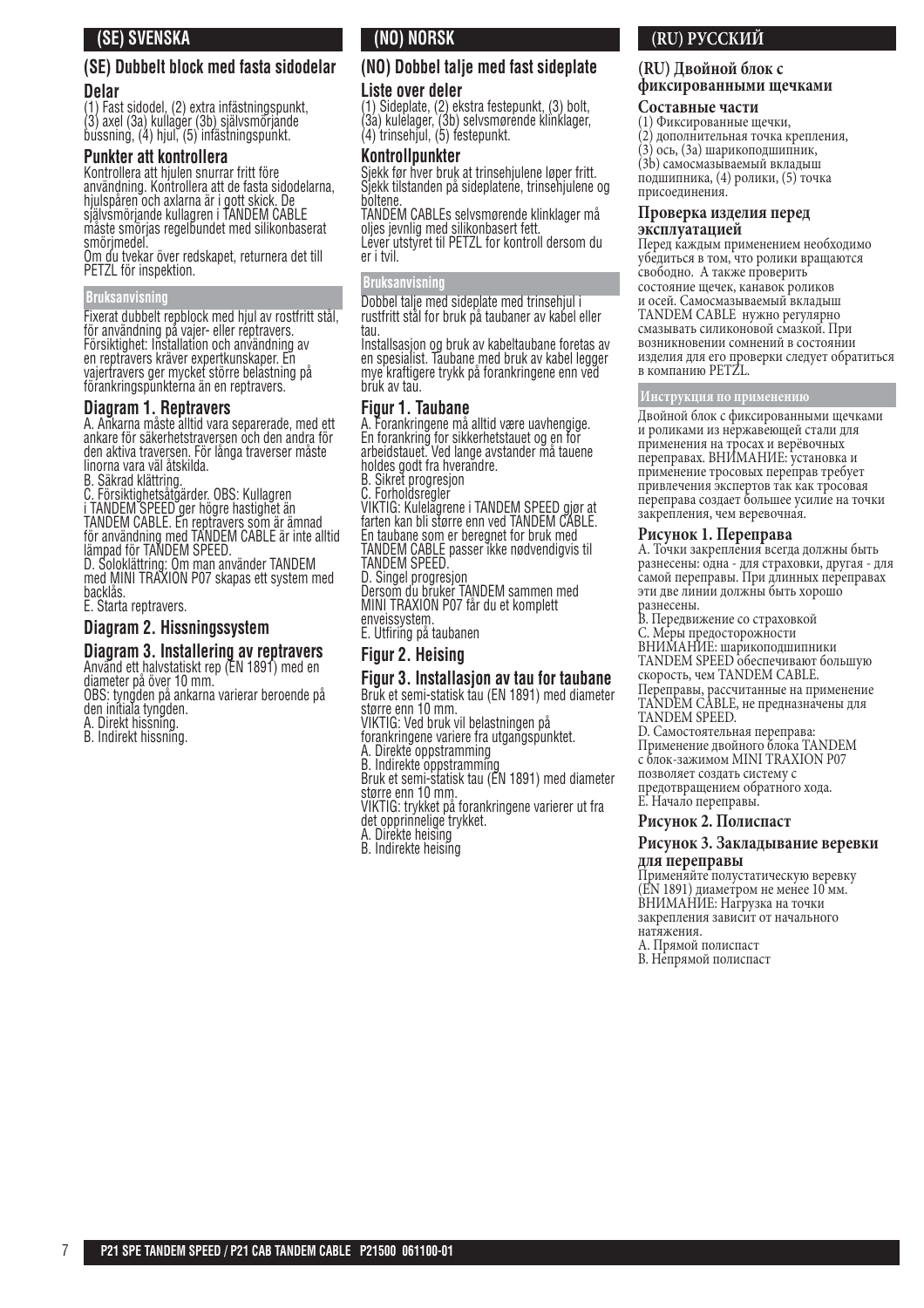## **(CZ) ČESKY**

#### **(CZ) Dvojitá kladka s pevnými bočnicemi**

#### **Přehled částí**

(1) Pevná bočnice, (2) pomocný připevňovací otvor, (3) osa, (3a) kuličkové ložisko, (3b) samomazná vložka, (4) koutouč, (5) připevňovací otvor.

#### **Kontrolní body**

Před použitím zkontrolujte, zda se kotouče volně otáčí. Ověřte stav pevných bočnic, drážky koutoučků a osu. Samomazná vložka TANDEM CABLE musí být pravidelně promazávána silikonovým olejem. Pochybujeteli o stavu výrobku, zašléte jej firmě Vertical Šport<br>ke kontrole.

#### **Pokyny pro použití**

Dvojitá kladka s pevnými bočnicemi a koutouči z nerezové oceli je určena pro použití na textilních nebo ocelových lanech pro přelanění (tyrolské traverzy). Upozornění: instalace a použití ocelových lan pro přelanění vyžaduje zkušeného odborníka. Ocelová lana při přelanění vyvolávají mnohem větší zatížení na kotvení než textilní lana.

#### **Nákres 1. Přelanění**

A. Kotvení musí být vždy oddělená. Jedno kotvení musí být vyhrazeno pro záložní lano, druhé pro aktivní postup. Pro dlouhé traverzy by měly být obě lana dobře oddělená.

B. Zajištěný postup

C. Upozornění

Varování: kuličková ložiska na TANDEM SPEED umožňují větší rychlost, než TANDEM CABLE. Přelanění plánované pro TANDEM CABLE nemusí být vhodné pro TANDEM SPEED.

D. Samostatný postup:

Použití TANDEM s kladkou

MINI TRAXION P07 vytvoří systém vhodný pro samostatný postup.

E. Začátek přelanění

#### **Nákres 2. Vytahování**

#### **Nákres 3. Instalace lana pro přelanění**

Použijte polostatická lana (EN 1891) o průměru větším než 10 mm.

Upozornění: síla působící na kotvení závisí na počátečním napnutí lana.

- A. Přímý tah
- B. Nepřímý tah

## **(PL) POLSKI**

#### **(PL) Podwójny bloczek o okładkach nieruchomych**

#### **Oznaczenia części**

(1) Okładka nieruchoma, (2) dodatkowy otwór do wpięcia karabinka, (3) oś, (3a) łożyska kulkowe, (3b) panewki samosmarujące, (4) rolki, (5) główny otwór do wpinania.

#### **Kontrola, punkty do sprawdzenia**

Przed każdym użyciem należy sprawdzić czy rolki obracają się swobodnie. Sprawdzić stan okładek nieruchomych, wyżłobienia rolek, osie. Panewki samosmarujące bloczka TANDEM CABLE muszą być regularnie konserwowane smarem silikonowym. W przypadku wątpliwości zwrócić przyrząd do firmy PETZL do kontroli.

#### **Instrukcja użytkowania**

Podwójny bloczek o okładkach nieruchomych, z rolkami ze stali nierdzewnej, przeznaczony do tyrolek, zarówno na linach jak i na linach stalowych. Uwaga: siły działające na stanowiska w przypadku tyrolki z liny stalowej są znacznie większe niż podczas stosowania liny zwykłej. Instalacja i użytkowanie tyrolki z liny stalowej wymagają dodatkowych kompetencji.

#### **Rysunek 1. Tyrolka**

A. Stanowiska dla liny nośnej i asekuracyjnej powinny być założone oddzielnie. Przy długich tyrolkach należy zwiększyć odstęp pomiędzy linami.

B. Przemieszczanie się z asekuracją.

C. Uwaga:

TANDEM SPEED pozwala na uzyskanie większej prędkości niż TANDEM CABLE. Tyrolka zainstalowana dla TANDEM CABLE może być nieodpowiednia dla TANDEM SPEED. D. Samodzielne przemieszczanie się pod górę. Użycie bloczka TANDEM SPEED wraz z MINI TRAXION pozwala na przemieszczanie się do góry bez cofania. E. Start na tyrolce.

#### **Rysunek 2. Układy do podciągania**

## **Rysunek 3. Zakładanie tyrolki z liny**

Używać lin półstatycznych (EN 1891) o średnicy większej niż 10 mm. Uwaga: siła działająca na stanowisko jest tym

większa im mocniej naciągnięta jest lina. A. Naciąg bezpośredni (bez użycia liny pomocniczej). B. Naciąg pośredni (z użyciem liny

pomocniczej).

## **(SI) SLOVENSKO**

#### **(SI) Dvojni škripec s togima stranicama**

#### **Poimenovanje delov**

(1) negibljiva stranica, (2) pomožna pritrdilna točka, (3) os, (3a) kroglični ležaj, (3b) drsni ležaj, (4) kolesci, (5) pritrdilna točka.

#### **Preverjanje, točke preverjanja**

Pred uporabo preverite, da se kolesci prosto obračata. Preverite stanje stranic, utorov v kolescih in osi.

Redno mažite drsni ležaj v TANDEM CABLE s silikonskim mazivom.

Če kakorkoli dvomite v delovanje priprave, jo vrnite proizvajalcu v preverjanje.

#### **Navodila za uporabo**

Dvojni škripec s togima stranicama, ki je predviden za uporabo na jeklenicah ali vrveh v prečnici. Opozorilo: namestitev in uporaba prečnice z jeklenico zahteva poglobljeno znanje in izkušnje. Prečnica z jeklenico veliko bolj stresno vpliva na sidrišča kot prečnica izdelana z vrvjo.

#### **Slika 1. Prečnica**

A. Pritrdišča za delovno vrv ali jeklenico morajo biti vedno ločena od varovalnega. Za dolge prečnice morata biti tudi dovolj narazen eden od drugega.

B. Varovano napredovanje po prečnici

C. Varnostni ukrepi

Opozorilo: zaradi krogličnih ležajev ima TANDEM SPEED večjo hitrost kot TANDEM CABLE. Prečnica, ki je napeljana za uporabo z TANDEM CABLE je lahko neprimerna za uporabo TANDEM SPEEDA. D. Samostojno napredovanje

Če uporabite TANDEM v povezavi z MINI TRAXION dobite sistem, ki preprečuje

povratni zdrs.

E. Začetek napredovanja po prečnici

#### **Slika 2. Sistem za dvigovanje**

#### **Slika 3. Namestitev prečnice s pomočjo vrvi**

Uporabite polstatično vrv (EN 1891) s

premerom večjim od 10 mm. Opozorilo: obremenitev sidrišč je odvisna od sile

začetnega natega.

A. Neposredno dvigovanje

B. Posredno dvigovanje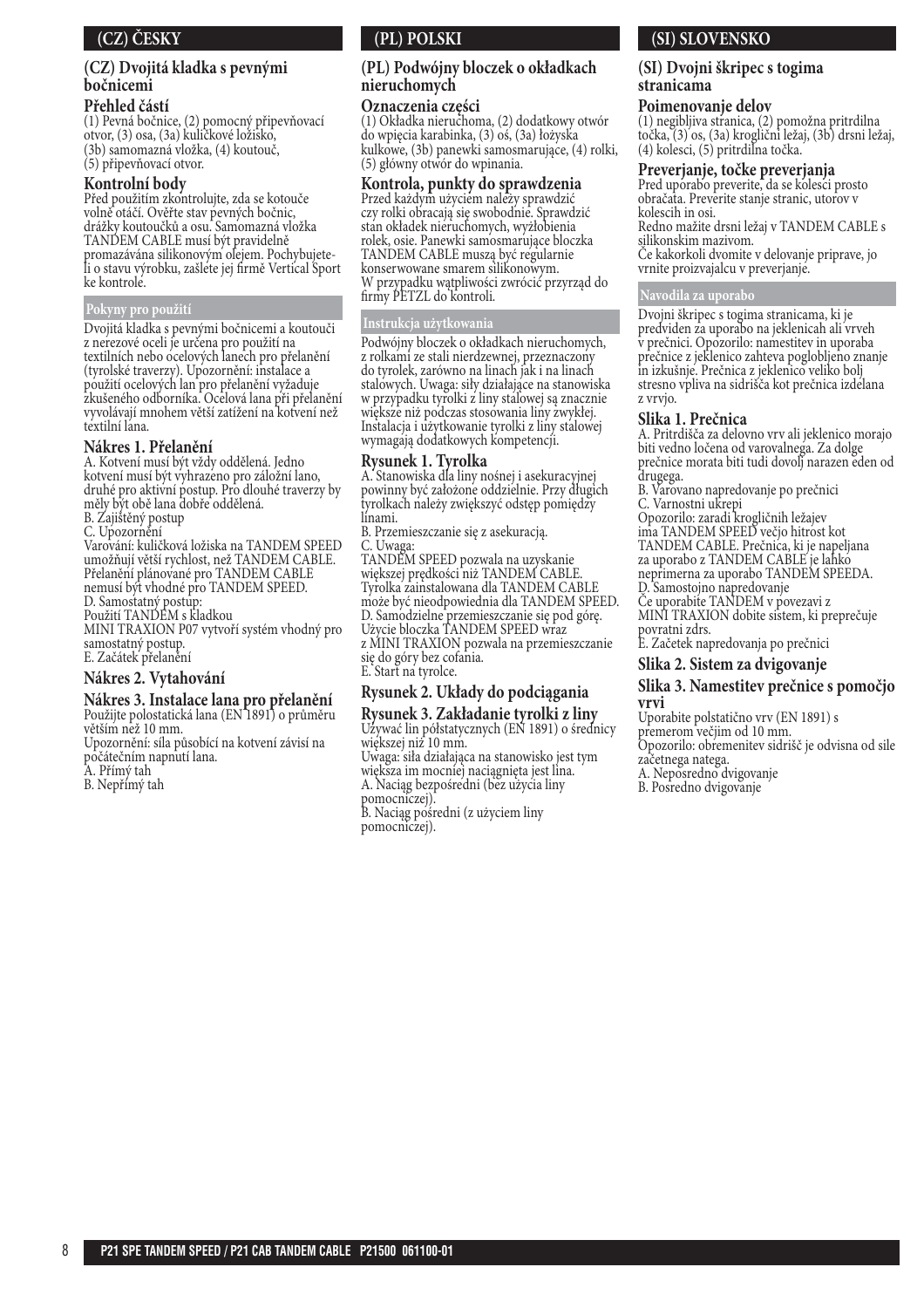## **(HU) MAGYAR**

#### **(HU) Kettős csiga nem nyitható oldalrésszel**

#### **Részek megnevezése**

(1) Fix oldalrész, (2) segéd-bekötési pont, (3) tengely (3a) golyóscsapágy (3b) önkenő csapágyak, (4) csigakerekek, (5) bekötési pont.

**Ellenőrzés, megvizsgálandó részek** Minden használatbavétel előtt ellenőrizze, hogy a csigakerekek szabadon forognak-e. Vizsgálja meg a fix oldalrészeket, a kerekek vájatait és a tengelyek állapotát.

A TANDEM CABLE önkenő csapágyait rendszeresen be kell kenni valamilyen szilikontartalmú zsiradékkal. Ha bármilyen kétsége merülne fel az eszköz használhatóságával kapcsolatban, kérjük, küldje vissza a terméket a PETZL-hez ellenőrzésre.

#### **Használati utasítás**

Kettős csiga rozsdamentes acélból készült csigakerekekkel, körszövött kötélből vagy drótkötélből kialakított tiroli kötélpályákhoz. Figyelem: a tiroli kötélpálya drótkötélből való kiépítése magaszintű tudást és gyakorlatot igényel. A drótkötélből kialakított tiroli kötélpályák lényegesen nagyobb igénybevételt jelentenek a kikötési pontokra nézve.

#### **1. ábra. Tiroli kötélpálya**

A. A munkakötelet és a biztosítókötelet mindig külön kikötési ponthoz kell rögzíteni. Nagy távolságok áthidalásánál tartsunk megfelelő távolságot a két kötél között.

B. Biztosított közlekedés a kötélpályán. C. Óvintézkedések.

Figyelem: a TANDEM SPEED

golyóscsapágyainak köszönhetően lényegesen nagyobb sebességet tesz lehetővé, mint a TANDEM CABLE csiga. TANDEM CABLE csigára tervezett kötélpályát nem szabad TANDEM SPEED csigával kiépíteni. D. Önálló közlekedés a kötélpályán. A TANDEM csigát MINI TRAXION P07

csigával kombinálva visszafutásgátló rendszert építhetünk ki. E. Elindulás a kötélpályán.

#### **2. ábra. Húzórendszerek**

## **3. ábra. Tiroli kötélpálya kiépítése körszövött kötélből**

Kizárólag félstatikus (EN 1891), legalább 10 mm átmérőjű kötelet használjunk.

Vigyázat: a kikötési pontok teherbírása a kötélpálya megfeszítettségének függvényében változik.

- A. Közvetlen húzórendszer
- B. Közvetett húzórendszer

## **(BG) БЪЛГАРСКИ**

#### **(BG) Двойна макара с неподвижни страни**

#### **Номериране на елементите**

(1) Неподвижна страна, (2) малък отвор за окачване, (3) ос, (3а) сачмени лагери, (4) ролки, (5) голям отвор за окачване.

#### **Контрол, начин на проверка**

Проверявайте преди всяка употреба дали ролките се движат свободно. Проверявайте състоянието на неподвижните страни, отворите на ролките, осите.

Осите на ролките на TANDEM CABLE трябва да бъдат редовно смазвани със силиконова мазнина.

В случай на съмнение, отнесете уреда при PETZL за проверка.

#### **Препоръки за употреба**

Двойна макара с неподвижни страни с ролки от неръждаема стомана за употреба при тролей от алпийско или стоманено въже. Внимание: при монтажа и употребата на тролей от стоманено въже е необходим компетентен специалист. Тролеите от стоманено въже упражняват много поголямо натоварване върху точките на закрепване в сравнение с тролеите от алпийско въже.

Двойна макара с ролки от алуминиева сплав. Да се употребява само при тролей от алпийско въже.

#### **Схема 1. Тролей**

A. Закрепванията трябва винаги да са разделени: към едното се фиксира осигурителното въже, към другото

работното. При големи разстояния, добре разделете въжетата едно от друго.

B. Движение с осигуровка.

C. Предпазни мерки.

Внимание, сачмените лагери на

TANDEM SPEED позволяват достигането на по-висока скорост в сравнение с

TANDEM CABLE.

Тролей, изчислен за TANDEM CABLE може да се окаже неподходящ за TANDEM SPEED.

D. Самостоятелно движение При свързване на TANDEM с

MINI TRAXION P07 се получава система за

движение само в една посока. E. Тръгване по тролея

#### **Схема 2. Полиспаст**

#### **Схема 3. Организиране на въжен тролей**

Употребявайте полу-статично въже (EN 1891) с диаметър най-малко 10 mm. Внимание: силата, действаща върху точките на закрепване варира в зависимост от първоначалното им натоварване. A. Директен полиспаст

B. Индиректен полиспаст

### (KR) 한국어

(KR) 측면 판이 고정된 이중 도르래

## 부분 명칭

(1) 고정된 측면 판, (2) 보조 연결 .<br>지점, (3) 중심축 (3a) 볼 베어링 (3b) 자체 윤활 부싱, (4) 바퀴, (5) 연결 지점

## 검사 및 확인 사항

사용 전에, 도르래의 바퀴가 자유롭 게 돌아가는지 확인한다. 고정된 측 면 판, 바퀴 홈, 중심축의 상태를 확 한화다.

TANDEM CABLE의 자체 윤활 부 싱은 반드시 실리콘 윤활제를 정규적 으로 뿌려줘야 한다.

장비에 관한 어떤 의문점이든지, ㈜ 아나푸르나로 여락하시기 바랍니 다.

## 사용 지침

케이블과 로프 티롤리안 브릿지에서 사용할 수 있는 고정된 측면판이 있 는 이중 도르래 주의: 케이블 티롤리 안 설치와 사용은 전문가의 기술을 필요로 한다. 케이블 티롤리안은 로 프 티롤리안보다 확보점에 훨씬 더 압력을 가한다.

## 그림 1. 티롤리안 브릿지

A. 아저용 티롤리아의 확보적과 작 업용 티롤리안의 확보점은 반드시 분 리하여 설치해야 한다. 긴 티롤리안 브릿지는 두 개의 라인을 따로 설치 해야 한다.

- B. 확보된 상태
- $C.$  사용시 유의사항 주의: TANDEM SPEED의 볼 베 어링은 TANDEM CABLE보다 훨

씬 속도가 빠르다. 티롤리안 브릿 지에서는 TANDEM CABLE을

사용하는 것이 낫다. TANDEM SPEED는 부적합할 수 도 있다.

D. 한 쪽 방향으로만 진행됨: MINI TRAXION P07과 함께 TANDEM을 사용하면 진행방향에 서 다시 되돌아가는 것을 막을 수 있 다.

E. 티롤리안 브릿지의 출발 상황

그림 2. 운반 시스템

## 그림 3. 로프 티롤리안 브릿지 철치하기

직경 10 mm이상의 세미-스태틱 로  $E(EN 1891)$ . 주의: 출발하는 상황에 따라 확보점

에 미치는 충격력은 다양하다.

A. 직접 운반 시스템 B. 간접 운반 시스템